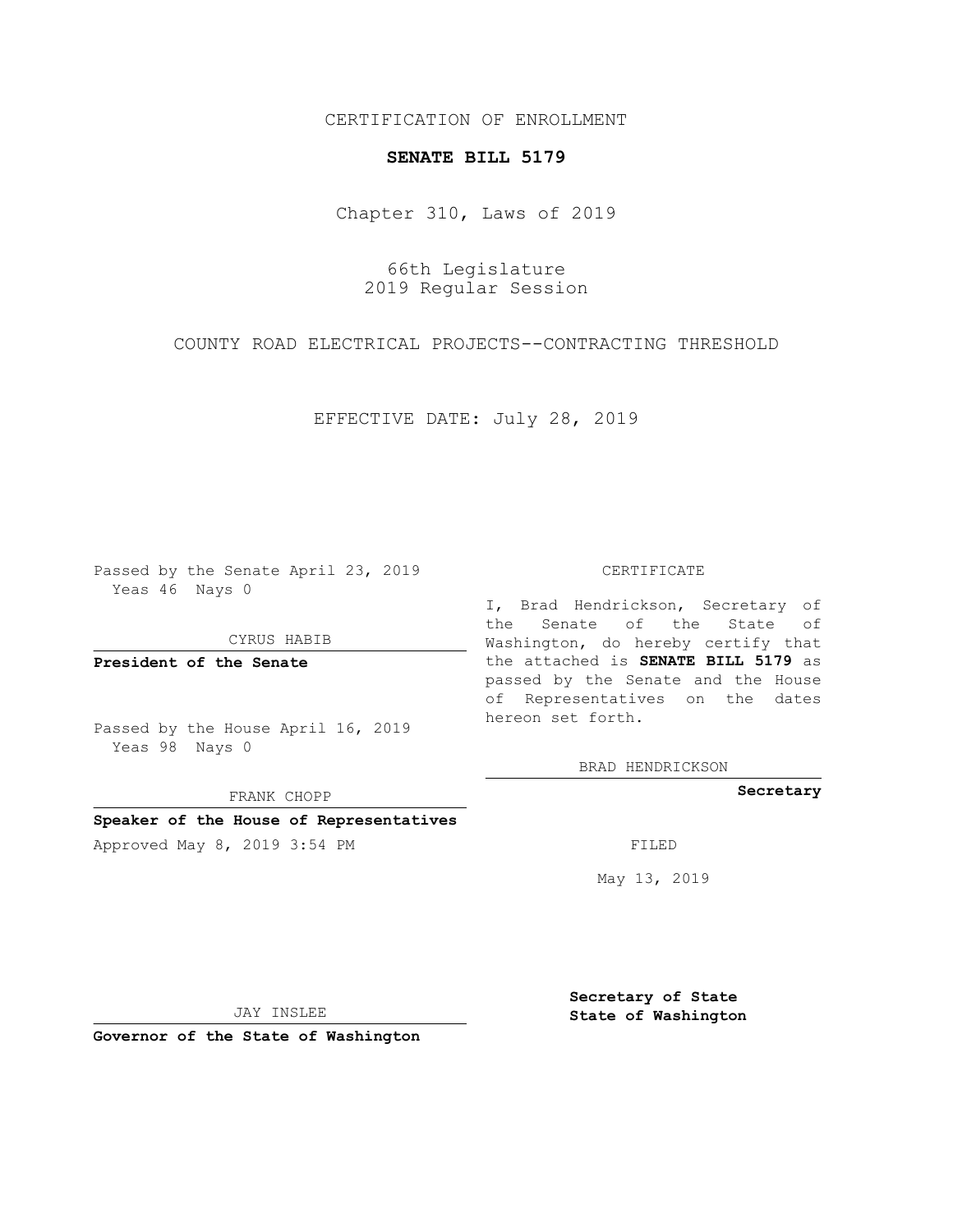# **SENATE BILL 5179**

AS AMENDED BY THE HOUSE

Passed Legislature - 2019 Regular Session

**State of Washington 66th Legislature 2019 Regular Session**

**By** Senators Liias, King, Takko, and Rolfes

1 AN ACT Relating to county electrical traffic control signals, 2 illumination equipment, and other electrical equipment conveying an 3 electrical current; and amending RCW 36.77.065.

4 BE IT ENACTED BY THE LEGISLATURE OF THE STATE OF WASHINGTON:

5 **Sec. 1.** RCW 36.77.065 and 2009 c 29 s 1 are each amended to read as follows:6

7 The board may cause any county road to be constructed or improved 8 by use of county forces as provided in this section.

(1) As used in this section:9

10 (a) "County forces" means regular employees of a county; and

 (b) "Road construction project costs" means the aggregate total 12 of those costs as defined by the budgeting, accounting, and reporting system for counties and cities and other local governments authorized under RCW 43.09.200 and 43.09.230 as prescribed in the state auditor's budget, accounting, and reporting manual's (BARS) road and street construction accounts: PROVIDED, That such costs shall not include those costs assigned to the right-of-way account, ancillary operations account, preliminary engineering account, and construction 19 engineering account in the budget, accounting, and reporting manual.

20 (2) For counties with a population that equals or exceeds four 21 hundred thousand people, the total amount of road construction

p. 1 SB 5179.SL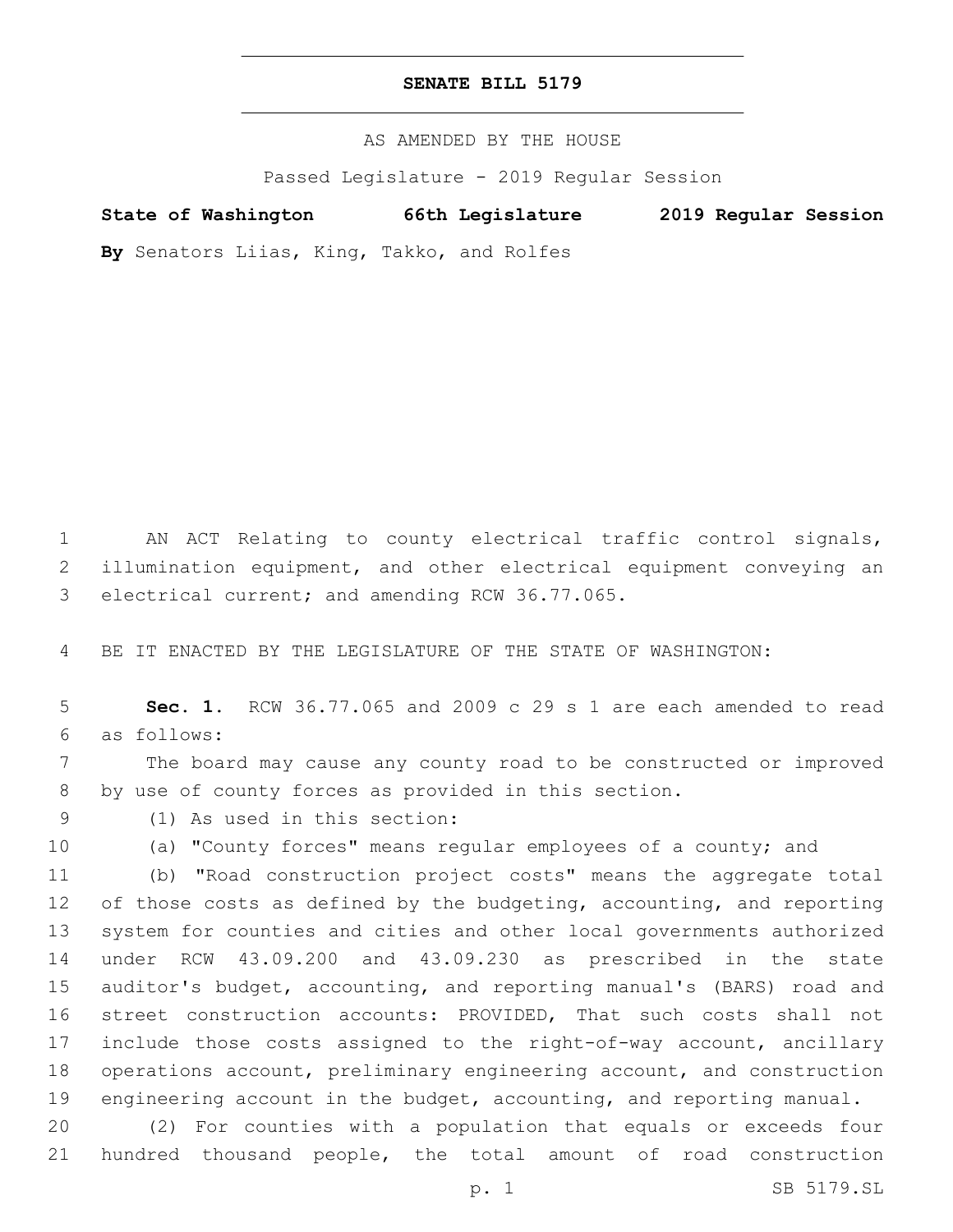project costs one county may perform annually with county forces shall be no more than the total of the following amounts:

(a) Three million two hundred fifty thousand dollars; and

 (b) The previous year's county motor vehicle fuel tax distribution factor, as provided for in RCW 46.68.124(5), multiplied 6 by the amount listed in (a) of this subsection.

 (3) For counties with a population that equals or exceeds one hundred fifty thousand, but is less than four hundred thousand people, the total amount of road construction project costs one county may perform annually with county forces shall be no more than 11 the total of the following amounts:

(a) One million seven hundred fifty thousand dollars; and

 (b) The previous year's county motor vehicle fuel tax distribution factor, as provided for in RCW 46.68.124(5), multiplied 15 by the amount listed in (a) of this subsection.

 (4) For counties with a population that equals or exceeds thirty thousand, but is less than one hundred fifty thousand people, the total amount of road construction project costs one county may perform annually with county forces shall be no more than the total 20 of the following amounts:

 (a) One million one hundred fifty thousand dollars; this amount shall increase to one million two hundred fifty thousand dollars 23 effective January 1, 2012; and

 (b) The previous year's county motor vehicle fuel tax distribution factor, as provided for in RCW 46.68.124(5), multiplied 26 by the amount listed in (a) of this subsection.

 (5) For counties with a population that is less than thirty thousand people, the total amount of road construction project costs one county may perform annually with county forces shall be no more 30 than the total of the following amounts:

 (a) Seven hundred thousand dollars; this amount shall increase to eight hundred thousand dollars effective January 1, 2012; and

 (b) The previous year's county motor vehicle fuel tax distribution factor, as provided for in RCW 46.68.124(5), multiplied 35 by the amount listed in (a) of this subsection.

 (6) Any county whose expenditure for county forces for road construction projects exceeds the limits specified in this section, is in violation of the county road administration board's standards of good practice under RCW 36.78.020 and is in violation of this 40 section.